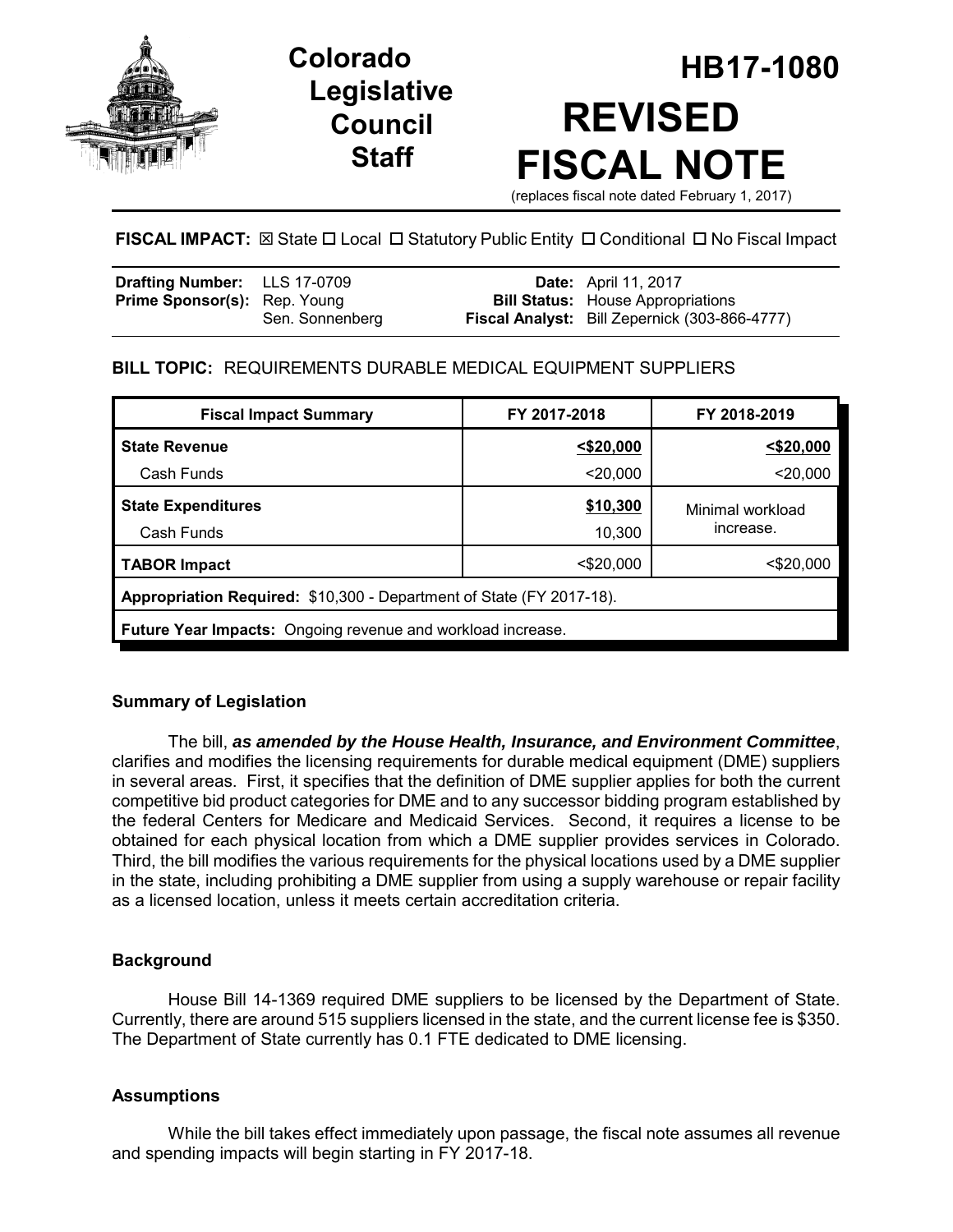April 11, 2017

#### **State Revenue**

The bill will increase cash fund revenue to the Department of State by less than \$20,000 per year beginning in FY 2017-18. Revenue is deposited into the Department of State Cash Fund. This revenue increase will result from DME suppliers getting licenses for multiple locations, rather than using a single license to operate multiple locations. Data on current licensees suggests that some suppliers are already licensing each location separately, which may limit the potential revenue increase.

*Fee impact on businesses*. Colorado law requires legislative service agency review of measures which create or increase any fee collected by a state agency. This bill increases the number of business locations subject to a licensing fee. If 50 additional DME supplier locations are licensed under the bill at the current fee of \$350, fee revenue would increase by \$17,500. Given the uncertainty surrounding the potential number of new licenses issued, the fiscal note estimates additional cash fund revenue of less than \$20,000 per year. If significantly more licenses are issued for multiple locations than estimated in the fiscal note, it is assumed that the fee amount will be lowered to minimize excess revenue collection above the current program costs.

#### **TABOR Impact**

This bill increases state cash fund revenue from fees, which will increase the amount of money required to be refunded under TABOR for FY 2017-18 and FY 2018-19. TABOR refunds are paid out of the General Fund. Since the bill increases the TABOR refund obligation without a corresponding change in General Fund revenue, the amount of money available in the General Fund for the budget will decrease by an identical amount.

#### **State Expenditures**

The bill increases costs in the Department of State by **\$10,300 in FY 2017-18 only.** In future years, the Department of State will have a minimal increase in workload. These impacts are described below.

**Computer programming.** The changes to the licensing requirements will require minor updates to the business licensing computer system used by the Secretary of State's Office. Assuming a rate of \$103 per hour and 100 hours of programming, these system changes will result in a one-time cost of \$10,300.

*Licensing workload.* Workload in the Department of State will increase by a minimal amount from additional DME supplier locations being licensed and the more stringent requirements concerning geographic location and licensing attestation. It is assumed this workload can be accomplished within existing appropriations.

#### **Effective Date**

The bill takes effect upon signature of the Governor, or upon becoming law without his signature.